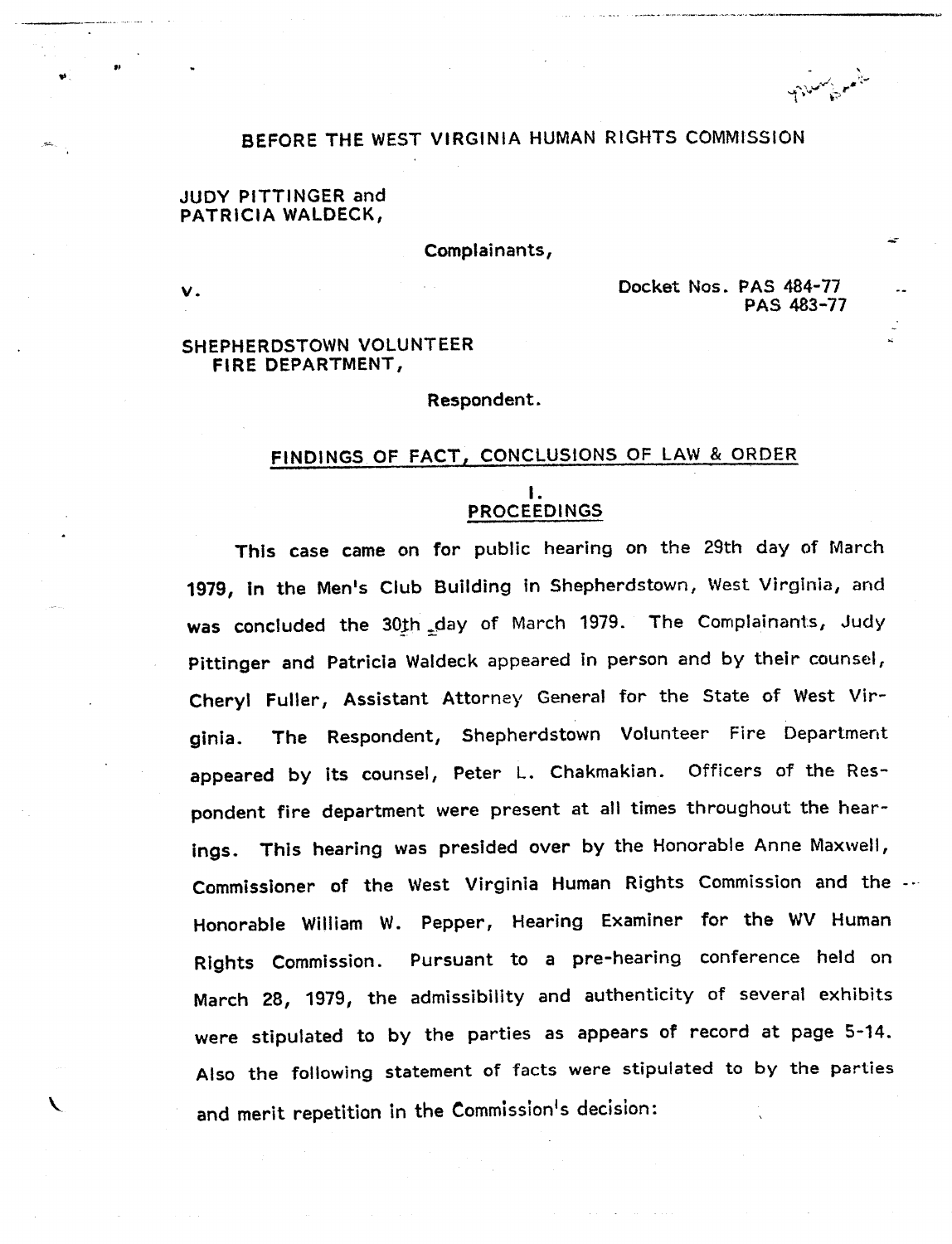Both Complainants were women over the age of eighteen (18) at the time their applications were submitted and rejected. Both submitted their first application on January, 1977, at a Shepherdstown volunteer Fire Department meeting. Both applications were rejected at the $\pm$ February 14, 1977, meeting of the Shepherdstown Volunteer Fire Depart- \_. ment. At the time the applications were submitted and rejected the constitution of the Shepherdstown Volunteer Fire Department, Article XIII, limited membership to "any person who is at least eighteen (18) years of age," and further provided in Section 4 that "Election shall be by a WRITTEN BALLOT and ONE-THIRD of the votes cast against an application shall reject  $[sic]$ ."

After full consideration of the entire testimony, evidence, motions, briefs, and arguments of counsel, and the Hearing Examiner's recommended decision, and exceptions of Respondent thereto, the Commission conciudes and decides as follows:

#### II. FINDINGS OF FACT

1. The Complainants in this proceeding, Patricia Waldeck and JUdy Pittinger filed complaints with the West Virginia Human Rights Commission on June 11, 1979. The basis of the complaints were identical, namely, allegations that the Respondent, Shepherdstown Volunteer Fire Department and Charles LeMasters, President, had rejected their applications for membership because they are females. They therefore charged the Respondent, Shepherdstown Volunteer Fire Department with sex discrimination in a place of public accommodation.

 $\overline{2}$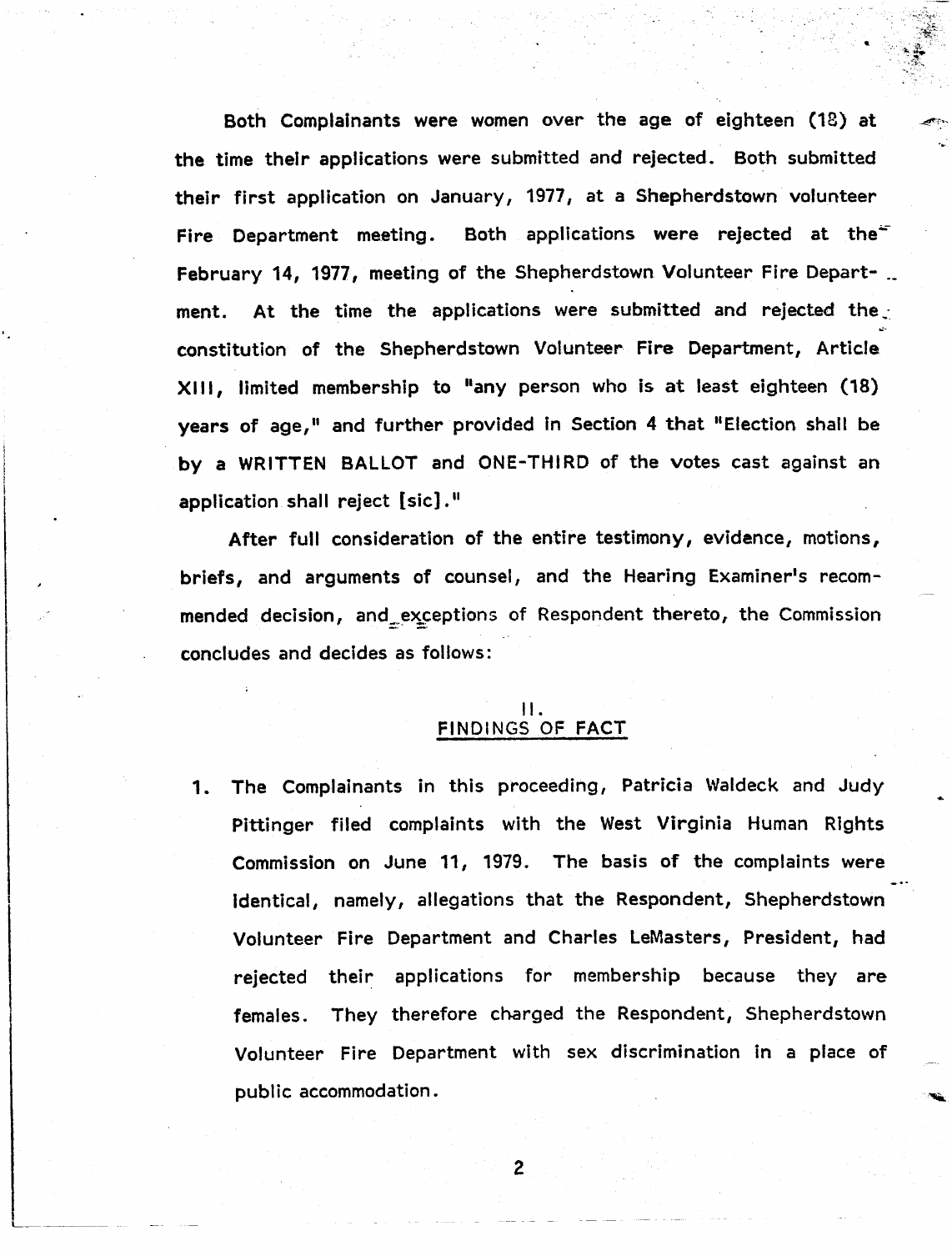- 2. The Respondent, Shepherdstown Volunteer Fire Department is a non-profit corporation chartered under the laws of the State of West Virginia on February 14, 1913. (Exhibit 11, Tr. 42, 43, 44.)
- 3. Pursuant to the Constitution adopted on June 8, 1964, as amended on August 12, 1974, membership is limited to "any person who is  $\cdot$ at least eighteen (18) years of age.  $\ldots$ " (Exhibit 10). At the time Complainants were rejected on February 14, 1977, there had been only one female "member," Dr. Elizabeth McFetridge, one of "3 local physicians" who had been granted "honorary" membership on December 9, 1963. (Exhibit 16).
- 4. The Respondent's members are all volunteers who serve voluntarily. However, there are also members who serve as paid employees under the Comprehensive Employment Training Act (CETA) who are paid by the State under this federal program.  $(Tr. 370, 251, 510, 526.)$
- The Respondent provides fire and ambulance services to the resi-5. dents of the Shepherdstown area. Officials of the Corporation and County government consider the Respondent to be performing a valuable and essential service to the public which would be difficult for these governmental units to provide if the Respondent failed to do so. (Tr. 501, 502, 547, 549, 550.)
- The Respondent has received radios from federal funds through 6. the Region 8 and 9 Regional EMS. (Tr. 302, 303, 304, 305, 306, 307.) Application was also made for an ambulance to be financed with State money. (Tr. 307, 308, 311, 312.)
- The Respondent receives approximately 75% of its funds from public solicitation and 25% from the Jefferson County Commission.

 $\overline{\mathbf{3}}$ 

╰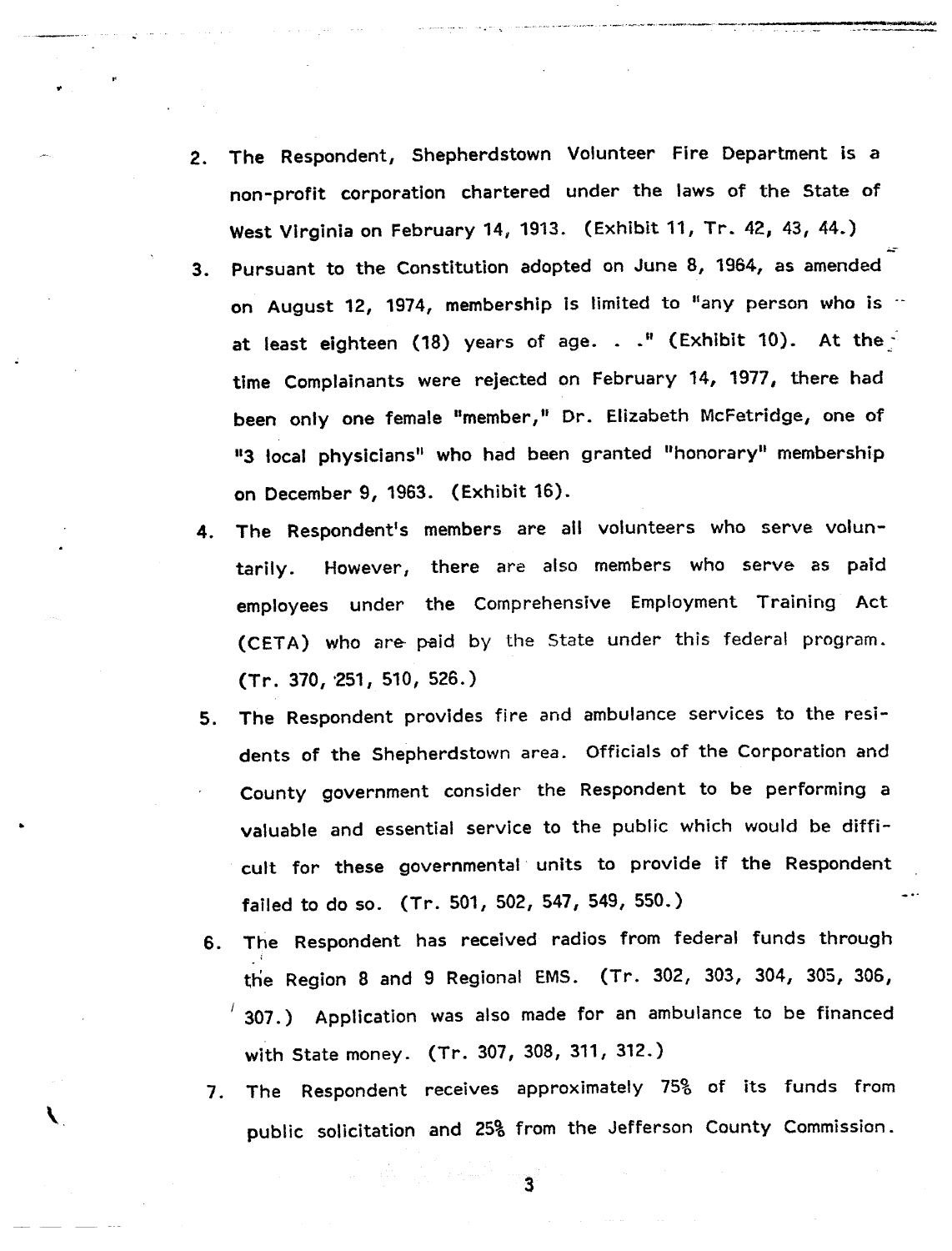(Tr. 330, 319, 329, 321, Exhibit 17 [a]-[g], 23.) The Department also has received money which the Corporation of Shepherdstown has placed as a line term in its budget. Some of this money has  $I$ included Revenue Sharing funds received from the federal govern $-I$ ment by the town. (Tr. 332, 333, 502, 503, 50S, 506, Exhibit-- 23.) Shepherd College has supplied the Department with equip $\leq$ .. ment purchased with State money, through State bids, carried on State inventory, and yet delivered and housed as well as consumed, at and by the Department. (Tr. 374, 247, 248, 249, 276, 277, 284, 285.)

- 8. The Respondent participates in a county emergency communications system under the Jefferson County Commission. This system includes area fire, ambulance, and police participation. {Tr. 302,  $303, 304, 548, 550, 551, 552, 554,$  Exhibits  $28[a], 28[b], 28[c],)$
- 9. Both Complainants, Patricia Waldeck and Judy Pittinger are females and were qualified to become members of Respondent Department at the time they applied in January, 1977.
- 10. Both Complainants were rejected on February 14, 1977, along with a third woman, Keitha LeMaster.
- 11. -On February 14, 1977, when the Complainants and Keitha LeMaster were all three rejected, the Respondent accepted for membership-·· two male members. (Exhibit 10)
- 12. After the rejection of the Complainants in February, 1977, includ- $\ell$  ing that date up to March 1979, the Respondents have accepted 21 new members. (Exhibit 22, 10)
- 13. From the period of January 14, 1974, through and including March, 1979, the Respondent voted on 47 male applicants accepting

 $\mathbf{A}$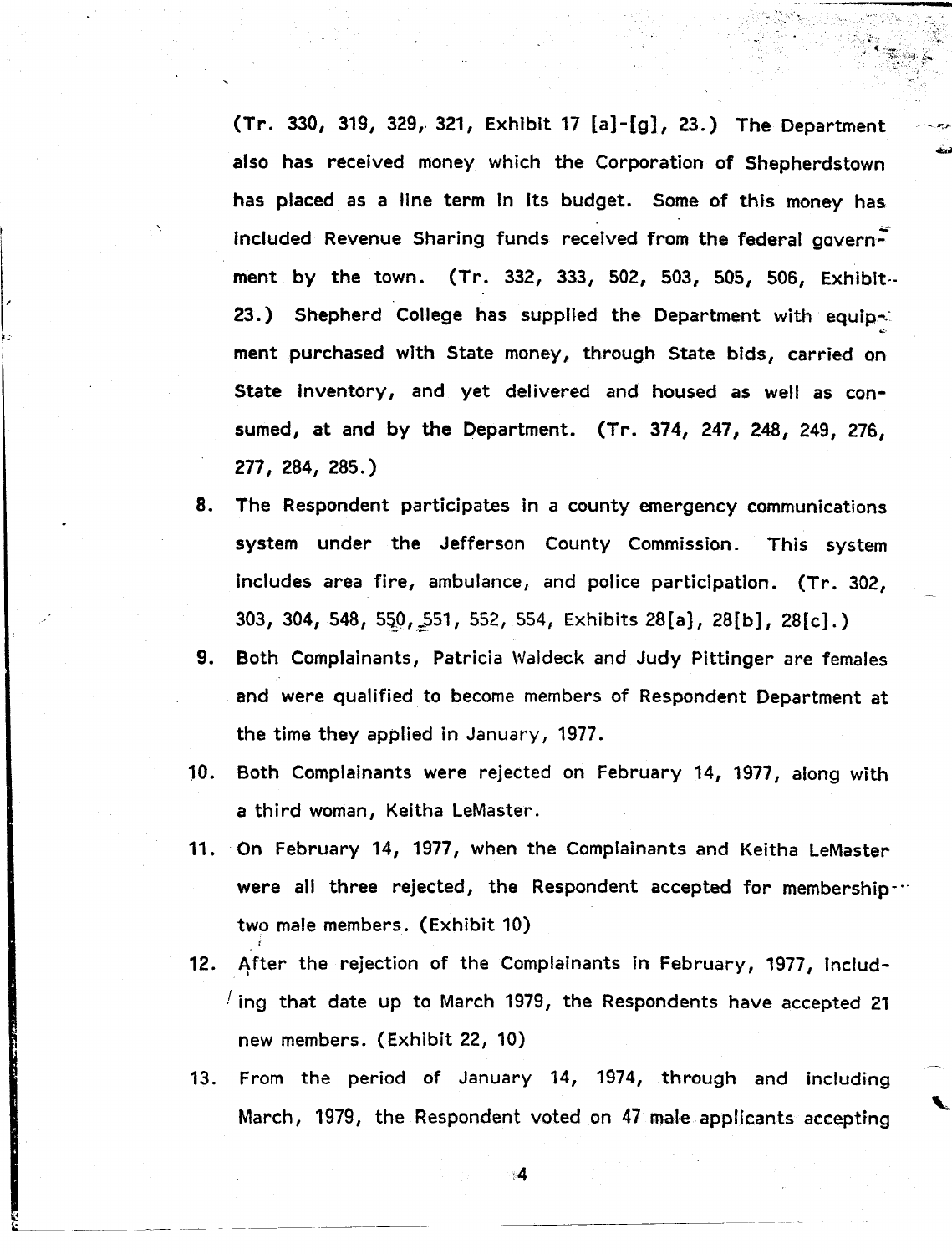41 and rejecting only 6. (Exhibits 10, 22) For that same period of five years, the Respondent voted on 6 women. One was rejected 4 times, (Willard), a second was rejected 4 times, (Pittinger), one was rejected once and later admitted, (LeMaster), one was rejected once and not later accepted, (Waldeck), and 2 were accepted the -first time, (Miller, Wright). (Exhibits 10, 22)

14. After the complaints of both Patricia Waldeck and Judy Pittinger were filed and docketed with the West Virginia Human Rights Commission charging the Respondent Department with sex discrimination, an investigation commenced, a finding of Probable Cause was made and after unsuccessful attempts at conciliation ensued between the parties, the cases proceeded to public hearing.

# \_ \_ Ill. ISSUES PRESENTED

The issues presented are whether the Respondent denied membership to the Complainants because of their sex and whether such a denial, if it did occur, constituted an "unlawful discriminatory practice" within the meaning of West Virginia Code §5-11-1 et seg.

## VI. EVALUATION OF EVIDENCE AND DISCUSSION

There is very little case law in this State that would serve as precedent on this claim before the Commission. Consequently, the point of focus is to look to cases decided by the West Virginia Human Rights Commission and precedents from other jurisdictions for guidance.

The case which is the most similar to the one before the Commission is the matter of Swaim et al v. Berkeley Springs Volunteer Fire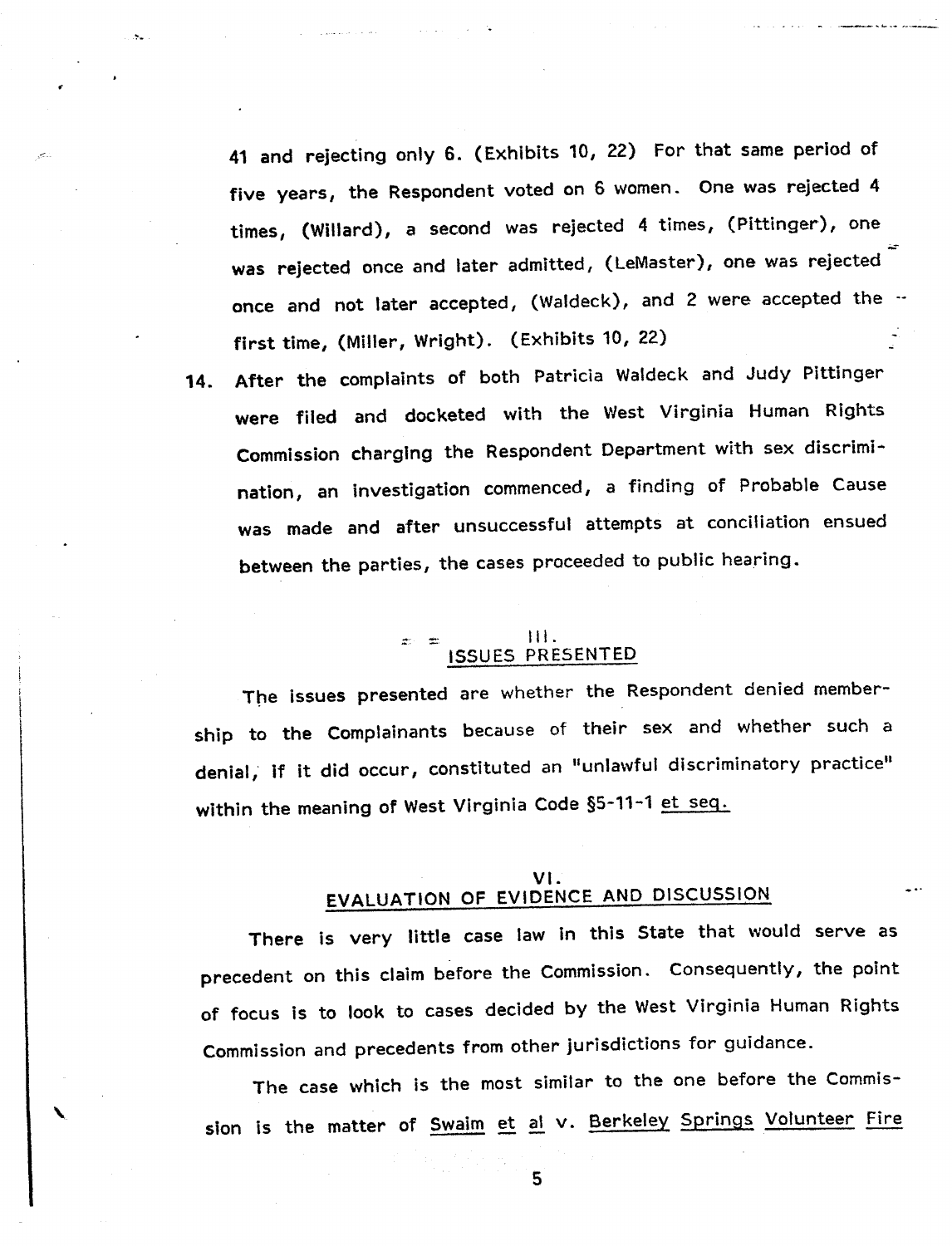Department, (PAS 220, 213, 215-78) decided March 14, 1980, wherein the Commission found three women applicants to have been the victims of sex discrimination in being refused membership in the Respondent Volunteer Fire Department and wherein the Commission found membership in the Respondent to be a "public accommodation" within the mean- .. ing of the Code of West Virginia.

The case relied on in Swaim by the Commission was the United States Supreme Court case of McDonnell Douglas Corporation v. Green, 411 U. S. 792, 93 S.Ct. 1817, 36 L. Ed 2d 668 (1973). In Green, the United Sates Supreme Court made a definitive statement on the critical issue of which· party has the burden of proof in discrimination cases and when, if at all, the burden of proof shifts to the adverse party. .The Court's holding in Green was summarized by the Commission in Swaim as follows:

- 1. The Complainant in a Title VII trial has the burden of establishing a prima facie case of discrimination.
- 2. A prima facie case in racial discrimination cases is established when the following is shown:
	- a. That the Claimant belongs to a racial minority; and
	- b. That he applied and was qualified for a job for which the employer was seeking applicants; and
	- c. That he was rejected despite his qualifications; and
	- d. That after his rejections, the position remained open and the employer continued to seek applicants from persons of Complainant's qualifications.
- 3. Once a prima facie case is proven, the burden shifts to the employer "to articulate some legitimate, non-discriminatory reason for the employee's rejection.<sup>11</sup> 6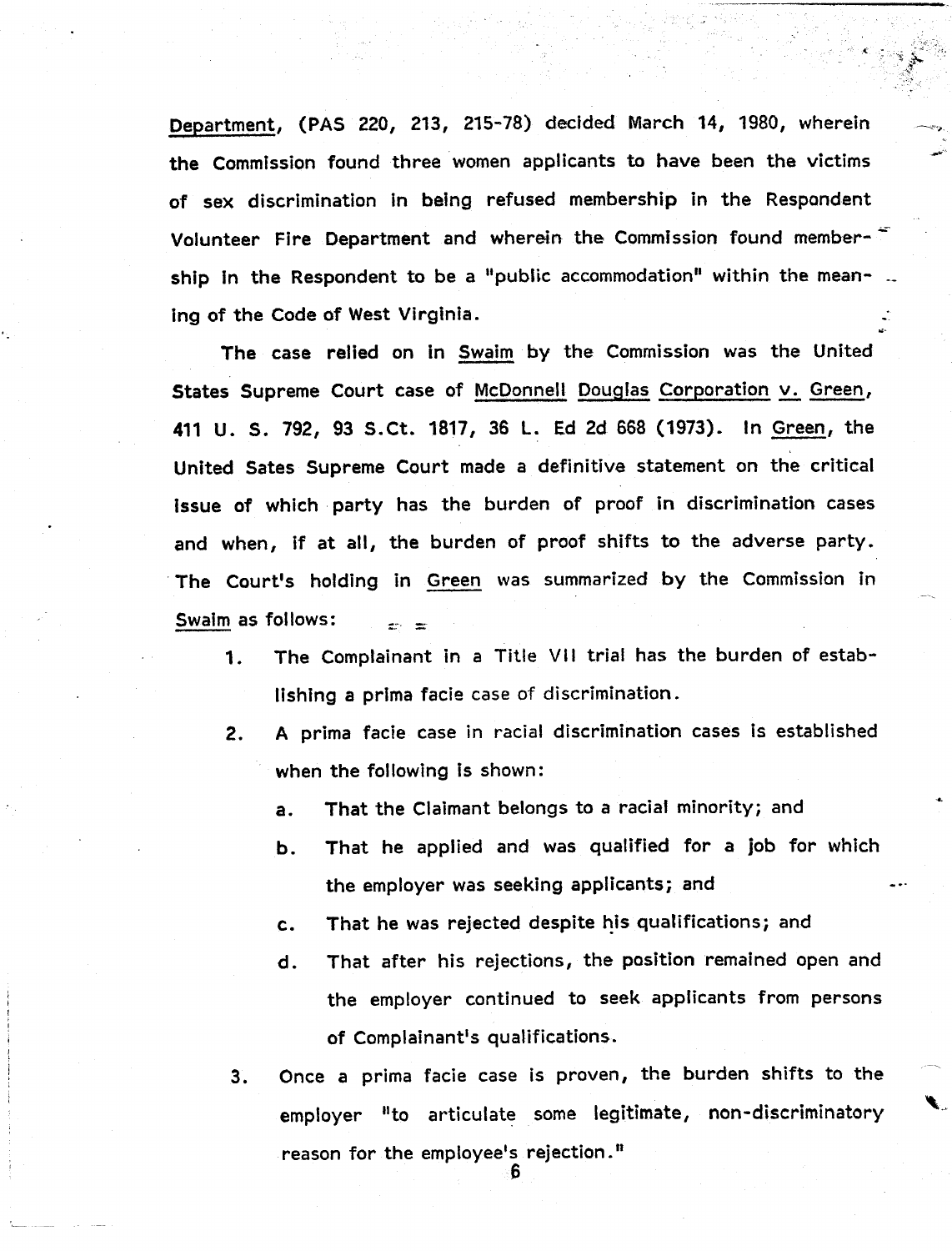4. The employer, by articulating a legitimate, non-discriminatory justification for its alleged action, discharges its burden of proof and meets the prima facie case of discrimination.

a a contra competitivamente della

5. The inquiry, however, does not end there. The Complainants are next entitled to prove that the stated justification or -reason is a mere pretext or coverup for a discriminatory- $\frac{1}{2}$ practice. Useful and relevant to that inquiry, the Court states, is among other things, evidence of defendant's general policy and practice with respect to minority employment and statistics as to its employment policy and practice.

The Court adopted this allocation of proof after concluding that one of the purposes of Congress in enacting Title VII was to "assure equality of employment opportunities and to eliminate those discriminatory practices..." id. at 800. West Virginia Code §5-11-2 contains a "strong," see State Human Rights Commission v. Pauley, \_\_\_\_\_\_\_W.Va. \_\_\_\_\_, 212 SE 2d77 (1975), declaration of policy the Legislature of this State:

It is the public policy of the State of West Virginia to provide all of its citizens equal opportunity for employment, equal access to places of public accommodations, and equal opportunity in the sale, purchase, lease, rental and financing of housing accommodations or real proprty. Equal opportunity in the areas of employment and public accommodations is hereby declared to be a human right or civil right of all persons without regard to race, religion, color, national origin, ancestry, sex or blindness.

The denial of these rights to properly qualified persons by reason of race, religion, color, national origin, ancestry, sex, age or blindness is contrary to the principles of freedom and equality of opportunity and is destructive to a free and democratic society.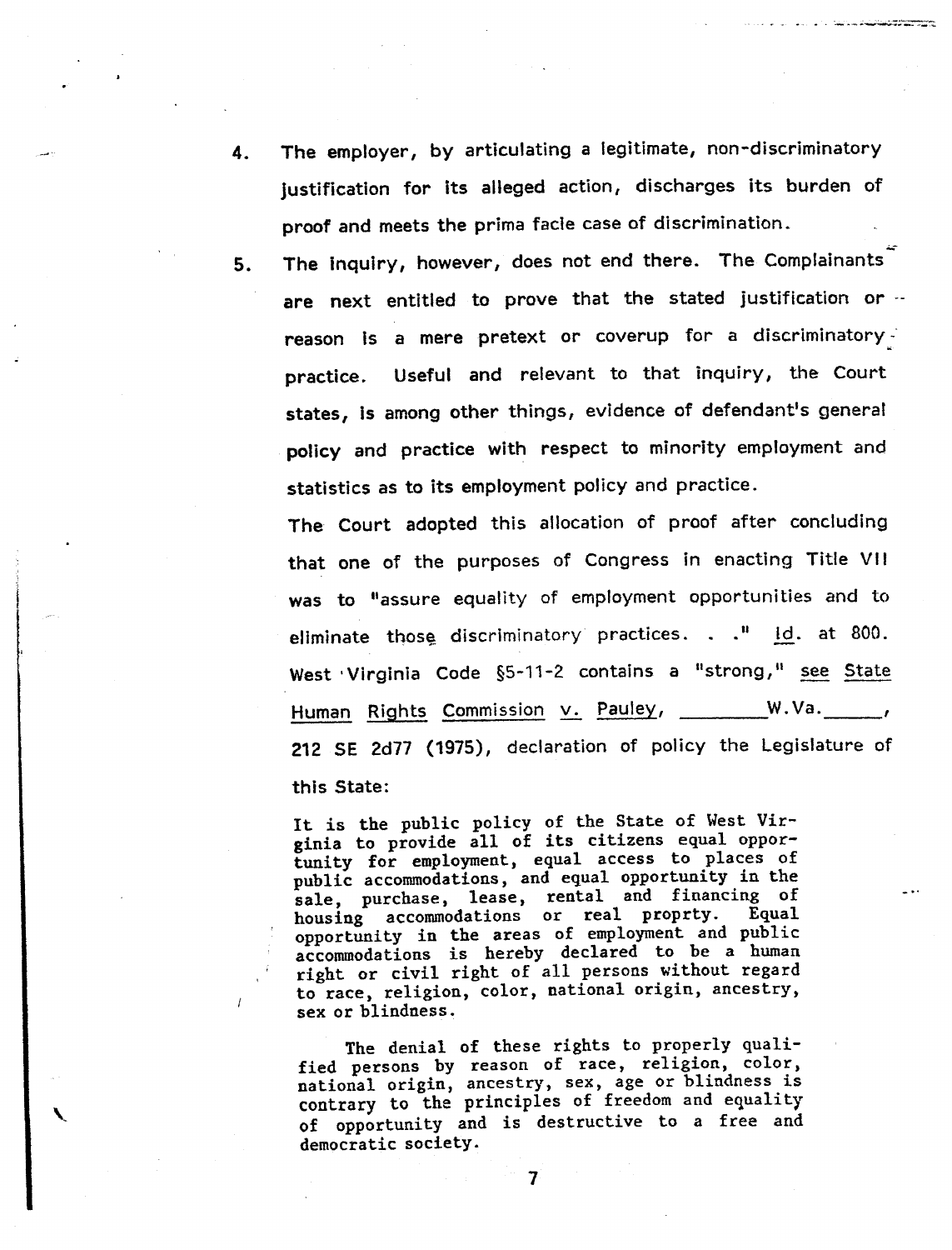West Virginia Code §5-11-4 further states the purpose of the West Virginia Human Rights Commission to be as follows:

> The West Virginia Human Rights Commission,<br>cofore created, is hereby continued. The Comheretofore created, is hereby continued. mission shall have the power and authority and shall perform the functions and services as in this article prescribed and as otherwise'provided by law. The Commission shall encourage and endeavor to bring about mutual understanding and respect among all racial, religious and ethnic groups within the State and shall strive to eliminate all discrimination in employment and places of public accommodations by virtue of race, religion, color, national origin, ancestry, sex, age or blindness and shall strive to eliminate all discrimination in the sale, purchase, lease, rental or financing of housing and other real property by virtue of race, religion, color, nation origin. ancestry, sex or blindness.

Finally, West Virginia Code §5-11-15 says that the provisions of that article "are to be liberally construed to accomplish its objectives and purposes."

Therefore, relying on the above analysis, the Commission in <u>Swaim</u> adopted the approach the United States Supreme Court applied in Green.

The record in the instant case clearly shows that the Complainants are women and, thus, are members of a protected group under law; that they applied for membership in the Department at a time when members were being accepted; that they were qualified and able to meet the duties imposed on members but were nevertheless rejected; and that membership in the organization remained open and the Responde ...<br>continued to accept new members. (See Findings of Fact herein mad for page references.) Thus, Complainants established a prima facie case in support of their claims, thereby shifting the onus to Respondent to show some justification for its actions.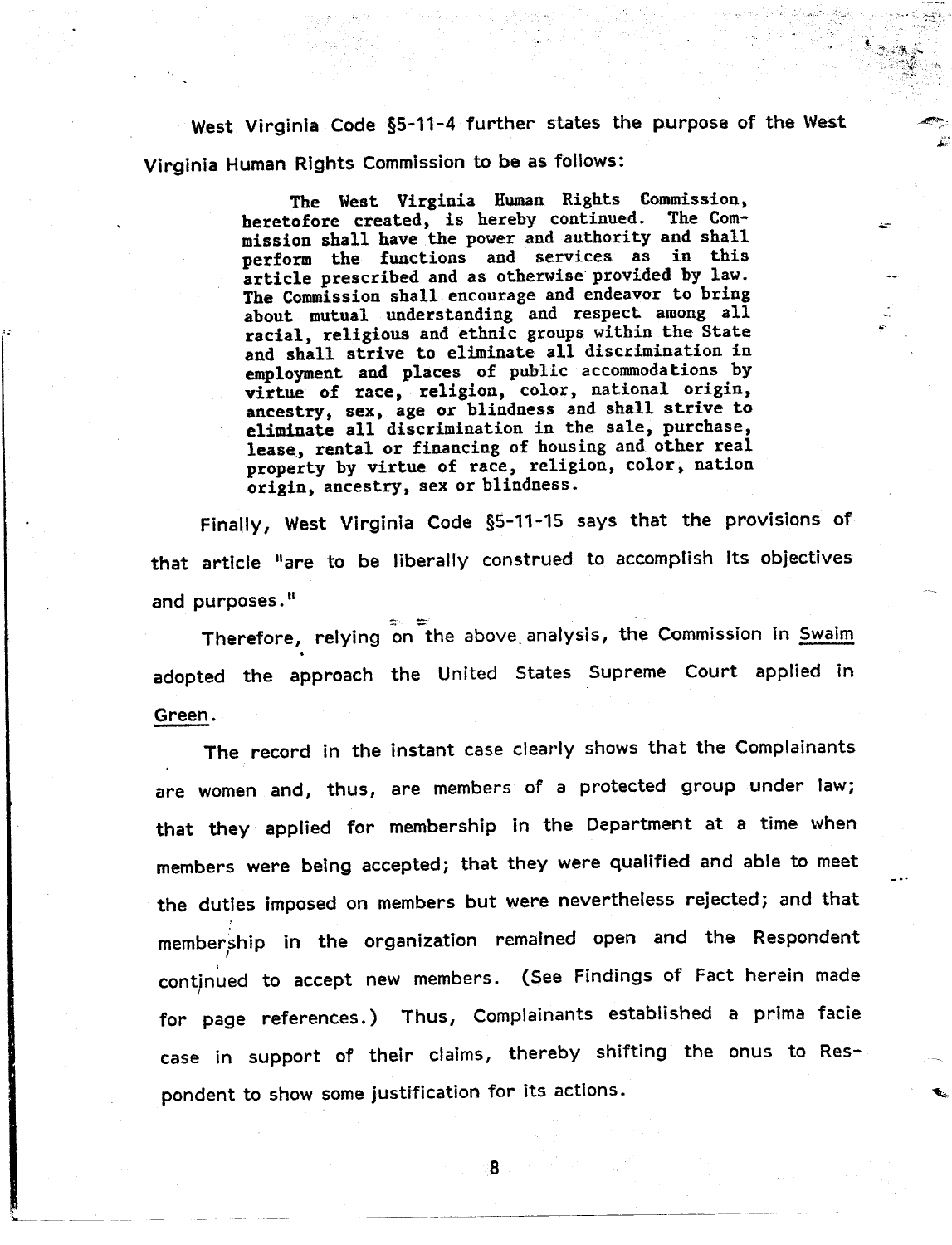A close review of the record herein reveals very little evidence that could support a finding that the sex discrimination with regard to membership in the Respondent was justified.

 $\subset$ 

The Respondent's primary defense as set forth in its brief is that the Complainants were rejected by vote of the members because they ... possessed personalities that were "incompatible with the efficient operation of the fire department" and, as such, were rejected for a legitimate and non-discriminatory reason.

Under the Green and Swaim decisions, it must next be determined whether this reason articulated by Respondent is sufficient to meet the prima facie case of the Complainants. If it is found to be insufficient, the Inquiry would normally end. However, if this reason is found to be sufficient to meet the Complainant's prima facie case, then the Complainants may show that the articulated reason is a "mere pretext or coverup<sup>1</sup> for a discriminatory practice.

The record is essentially devoid of any testimony showing the relationship, if any, between the efficient operation of a volunteer fire department and the personality of its members. In fact, the evidence taken as a whole does not really disclose what Respondent characterizes as the "subtle relationship among volunteer firemen." While it is true that several male members of the Respondent indicated they voted  $\cdots$ against the Complainants for that reason, there is little or no competent evidence to support the idea that such a subjective basis of determining membership is in furtherance of or even related to the efficient operation of the volunteer fire department. Consequently, such articulation may well not be sufficient to meet the prima facie case of Complainants. In order for an applicant from a protected class to be rejected solely or

 $\overline{9}$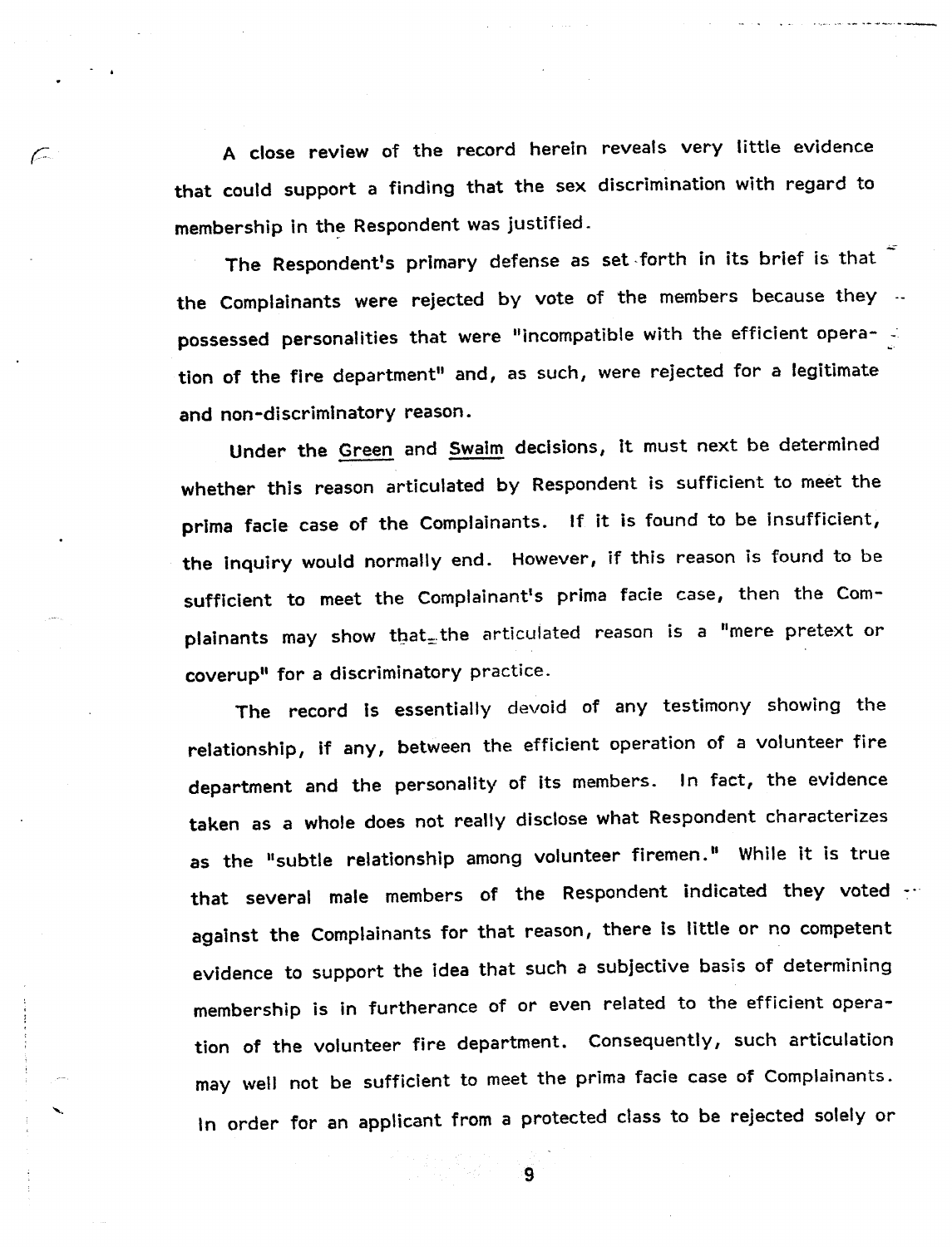primarily on personality, it would seem that there would have to be a compelling showing that the existing members' negative view of the applicant's personality is a legitimate ground for rejection that is directly related to the group's inability to serve its stated purpose. It is respectfully submitted that no such showing was made in this case.

Permitting an applicant from a protected class to be rejected upon such a subjective ground would be an extremely undesirable and dangerous practice, except, perhaps, in rare instances where a direct casual relationship is shown between the nature of the group endeavor and the personality of a single member.

Of course, in this case, it is actually quite unclear exactly what personality traits of the complainants, as reflected in outward behavior, were being labeled objectionable by the voting members. Witness Shultz said his opinion was formed over a long period of time, but that he could not really recall the nature of any specific instances upon which he forms his opinion. (Tr. 512) Witness Fuss merely stated he had known Complainant Waldeck for 4-5 years and that "he didn't think we would benefit from working together as a team." (Tr. 517) And witness Miller, who could not recall any specific instance upon which he forms his opinion, said that "in their type personality they could not function in the best interest of the fire department with the members  $\cdots$ that we do have. . .that they give me the feeling that I am inferior to them, that they feel they are above you." (Tr. 527, 529)

Assuming arguendo that Respondent did meet the prima facie case of Complainants by articulating the above-discussed reason for their rejection, there is considerable evidence that such reason is indeed a pretext or coverup for a discriminatory practice.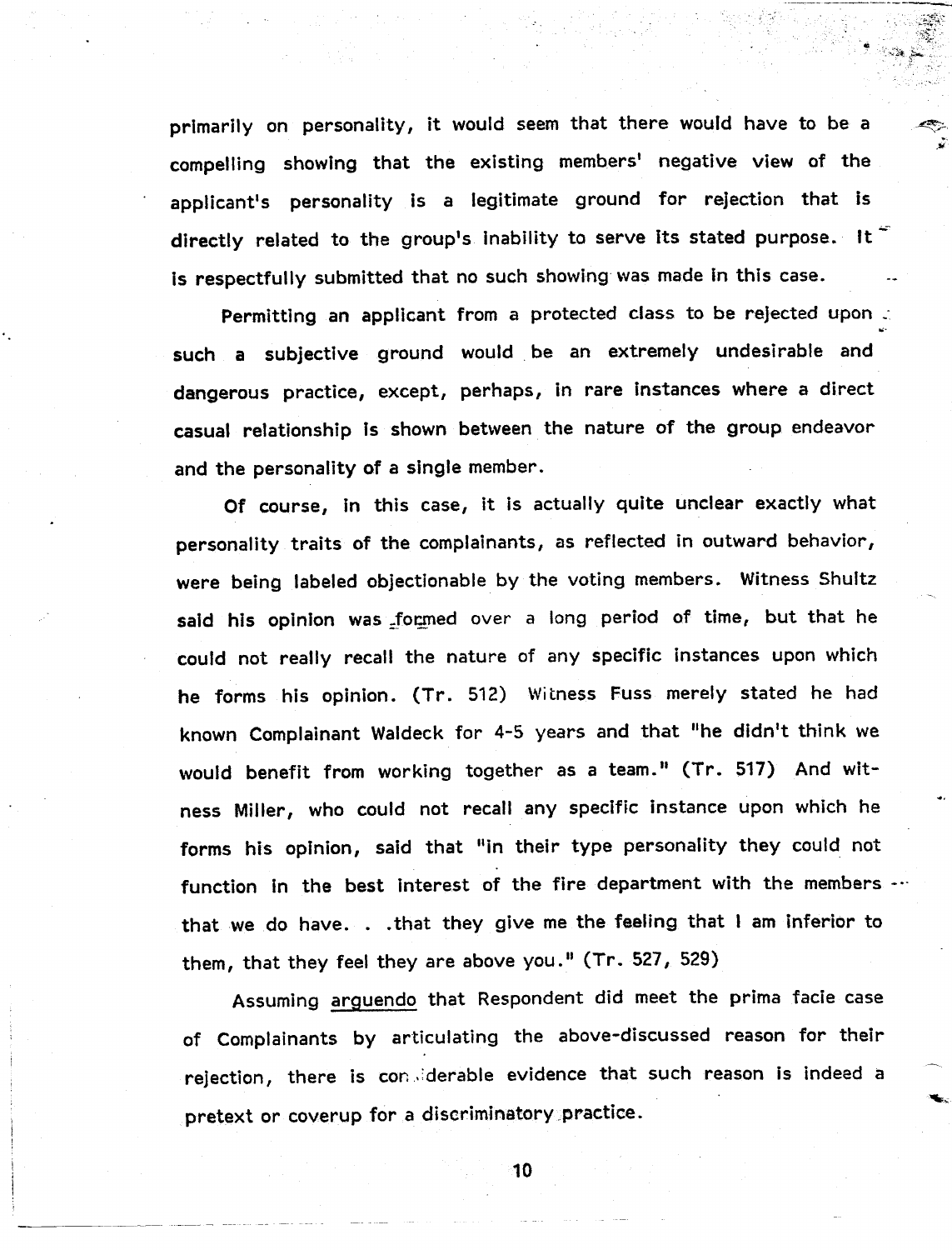It Is essentially undisputed that both Complainants met the constitutional requirements for membership and were very well qualified in the area of emergency ambulance care. Nevertheless, the review board questioning of the applicants tends to reveal possible discriminatory attitudes. Complainant Waldeck says she was asked such questions as  $\cdot\cdot$ whether they would lose her husband as a member if she applied (Tr. -56), what she would do with her children when she responded to a call (Tr. 57), and how would she feel if her husband were to run an ambulance call with a beautiful blonde (Tr. 57). Similarly, Complainant Pittinger said that they asked her what arrangements she would make for her little boy (Tr. 120) and what her reaction would be if a realty good-looking blonde decided she was going to join the department and wanted to run ambulance duty at night with Doug Pittinger, her husband (Tr. 120). She further says that she was told at this review board meeting 'that if they took her in as a member, then they may have to open the door to other females and that they may not want any other females in the department (Tr. 120). This outward behavior of the members and officers of the Respondent, as presented by the undisputed testimony of the complainants, seems to show that the stated reasons for their rejection, i.e. their allegedly objectionable personalities, was a mere pretext or coverup.

n ing til selver i den **senskallse over et er er er statt statte**r for.<br>Fødste er er er er er er er er er er er er alle statteret steller.

Also, with regard to whether the stated reason 1s a pretext or coverup, the Green and Swaim decisions consider as useful and relevant evidence and statistics of the Respondent's general policy with respect to members of the protected class. Along these lines it is noteworthy indeed that there had been only one female member of the departmentprior to the time the Complainants applied, Dr. Sarah Elizabeth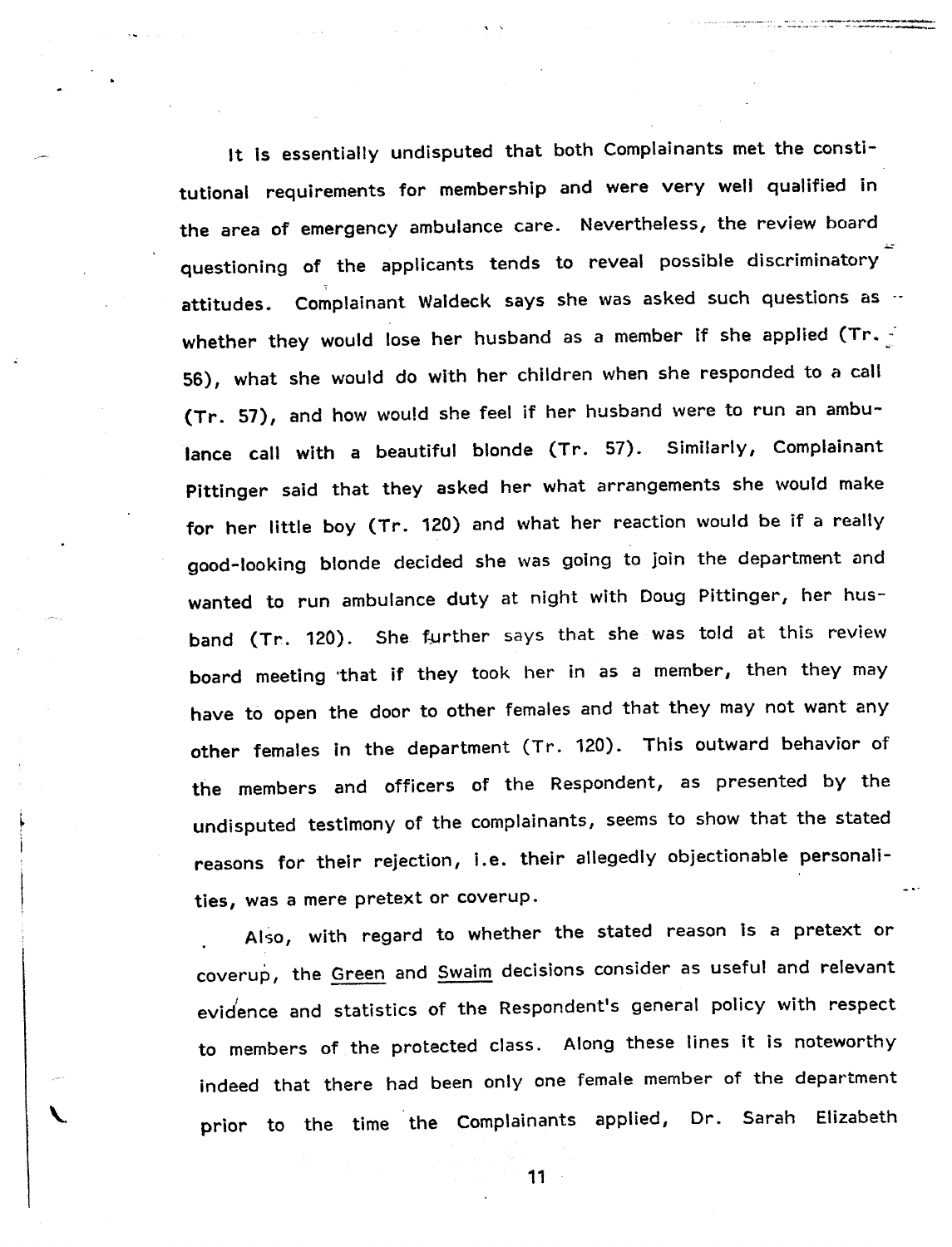McFetridge, who in 1963, was made an t'honorary member" without submitting an application (Tr. 449) and that the constitution of the Respondent until sometime between 1968 and 1974 limited membership to "White Males Only." (Tr. 369)

Statistics and past practices such as 'these are often of critical importance in such matters. Accordingly, the Courts have relied upon statistics in discrimination cases involving membership in fire departments.

For example, in Arnold v. Ballard, 5 E.P.D. §8630 (D.C. Ohio 1973) the Court found that the fact that none of the 313 fire department personnel were Black while the city population was 17.5% Black Indicated that the department's hiring procedures were racially biased.

In Vulcan Society v. Civil Service Commission, 6 E.P.D. §8904 (D.C. NY 1973) aff'd. 490 F. 2d 387 (2d eirc. 1973) the Court emphasized that bias' was indicated where the fire department minority representation was 5% as opposed to 32% minority representation in the general city population within the age group eligible for appointment. See also, Commonwealth of Pennsylvania v. Glickman, 370 F. Supp. 724 (D.C. Pa. 1974); Boston Chapter NAACP, Inc. v. Beecher, 371 F. Supp. 507 (D.C. Ma. 1974) and EEOC Decision No. 74-25, September 10, 1973, for similar holdings.

Thus, even if one would hold that a legitimate justification for scrimination was articulated by Respondent, the evidence would / to support a finding that such articulated justification was mere pretext.

Respondent submitted orally at the hearing (Tr. 23) that its actions do not constitute an "unlawful discriminatory practice" as that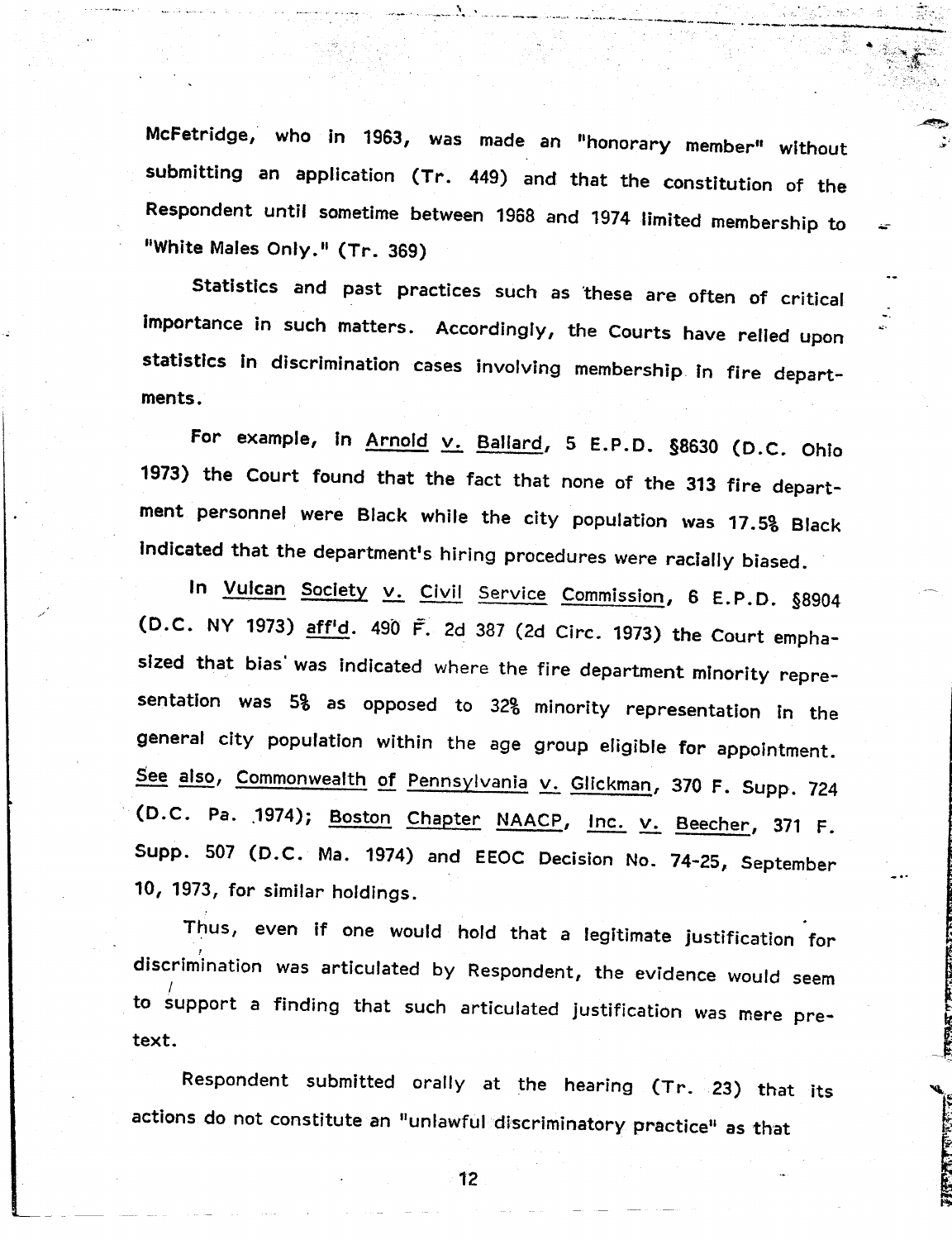term is used in West Virginia Code §5-11-3(i) and §5-11-9(f) and that the. Respondent organization is not "a place of public accommodations" as that term is defined in West Virginia Code §5-11-3(j).

C

Complainants have convincingly dealt with these issues in their  $\sim$ brief, and the West Virginia Human Rights Commission concludes that the arguments and authorities therein appearing coupled with the Commission's prior holding in the **Swaim** case support a finding that the actions of Respondent are within the jurisdiction of the West Virginia Human Rights Commission.

### V. CONCLUSIONS OF LAW

- 1. Respondent is a place of public accommodations as defined in West Virginia Code §5-11-3(j) and §5-11-9(f), and the accommodations provided by it are =not private in nature as that term appears in West Virginia Code §5-11-9(j).
- 2. At all pertinent times the Complainants were citizens and residents of West Virginia within the meaning of West Virginia Code §5-11-1.
- 3. The complaints were timely filed herein by Complainants in accordance with the procedures set forth in West Virginia Code §5-11-1 et. seg. and regulations promulgated thereunder and stated sufficient facts upon which to charge a violation of the West Virginia Human Rights Act under West Virginia Code §5-11-9(f).
- 4. The West Virginia Human Rights Commission has jurisdiction over the parties and the subject matter involved herein.
- S. The Complainants, although qualified, were denied membership in the Respondent because of their sex, which is an unlawful dis-

 $\overline{13}$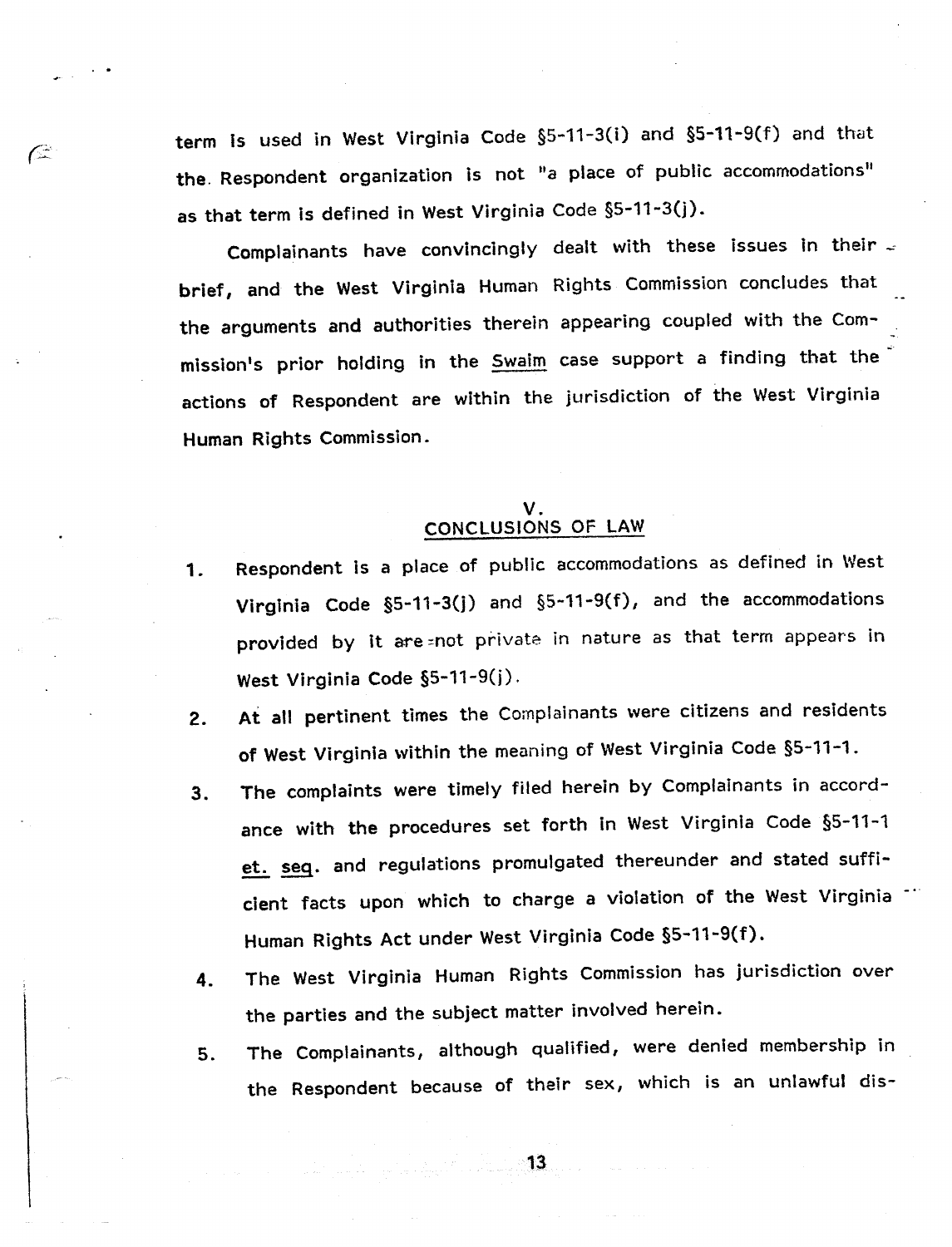criminatory practice in violation of West Virginia Code §5-11-9(f) as that term is defined in West Virginia Code §5-11-3(i).

### VI. REMEDY

Given a finding of discrimination by the Respondents against the Complainants, the Commission is faced with the responsibility of fashioning an order that will effectuate the purposes and objectives of the Human Rights Act, i.e. "to eliminate all discrimination in places of public accommodation. . .by virtue of. . .sex. . . " West Virginia Code  $$5 - 11 - 4.$ 

In construing the Commission's remedial power, the West Virginia Supreme Court of Appeals has stated in State of West Virginia Human Rights Commission v. Pauley, W. Va. 212 S.E. 2d 77 (W.  $Va. 1975$ : an an

> "It is readily discernible that the Legislature, by its recent enactments in the field of human rights, intended to and did provide the Commission the means with which to effectively enforce the law and meaningfully implement the legislative declaration of policy. If our society and government seriously desire to stamp out the evil of unbridled bigotry, and we believe they do, then it is imperative that the duty of enforcement be accompanied by an effective and meaningful means of enforcement. . ."

In ,creating the order, the Commission is to be guided by the principles of preventing a recurrence of discrimination by the Responder in the future, and of making whole the victim of the past discrimin tion, the Complainants.

Under Section 10 of the West Virginia Human Rights Act, West Virginia Code §S-11-10, after a finding that a Respondent has engaged or is engaging in an unlawful discriminatory practice, "the Commission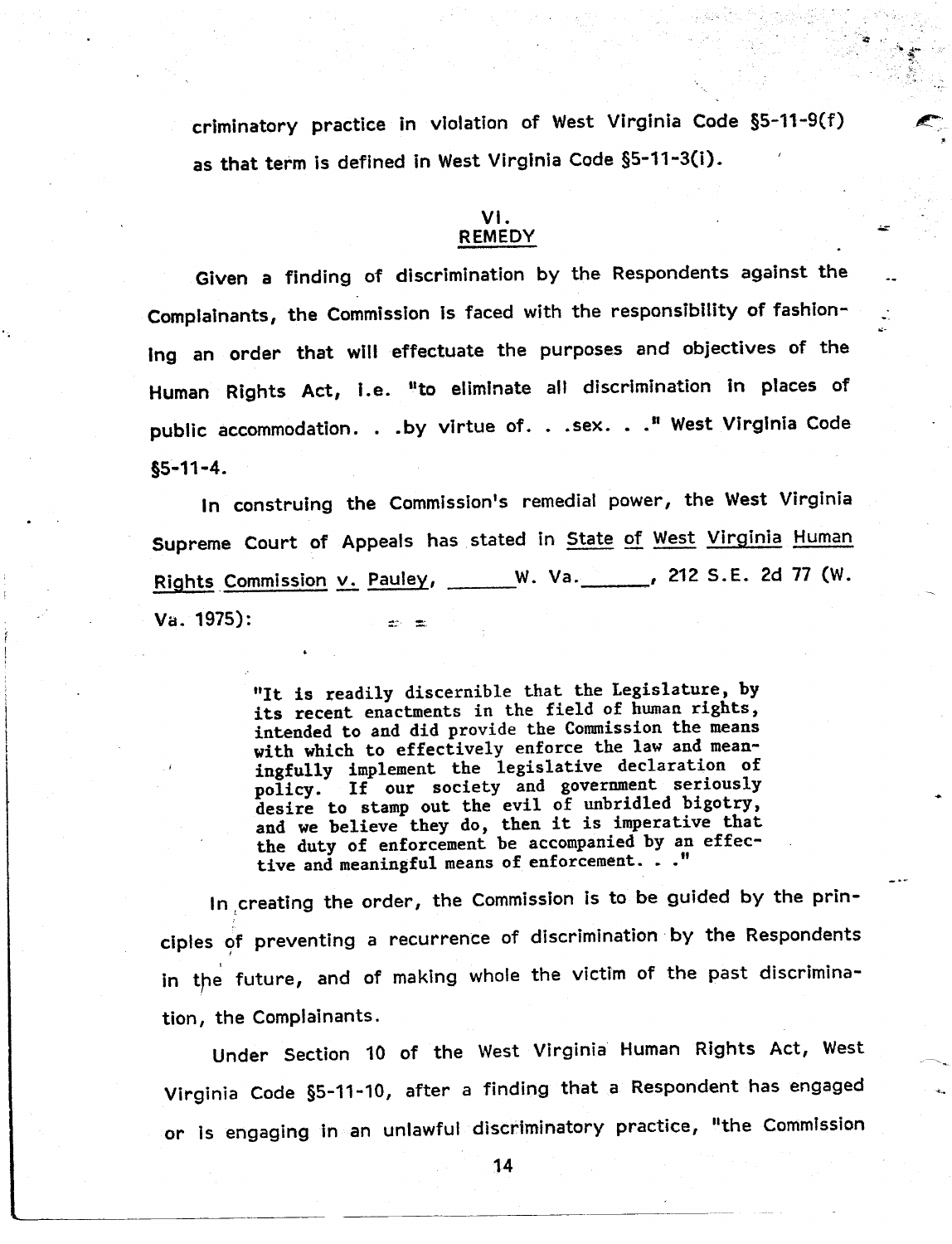shall issue and cause to be served on such Respondent and order to cease and desist from such unlawful discriminatory practice and to take such affirmative action, including but not limited to hiring, reinstatement or upgrading of employees, with or without backpay."

 $\mathcal{L}$ 

### VII. ORDER

Therefore, pursuant to the above findings of Fact and Conclusions of Law by the West Virginia Human Rights Commission, it is hereby ORDERED as follows:

- 1. The Respondent, Shepherdstown Volunteer Fire Department, its officers, members, successors, and all persons and organizations in active concert or participation with them, are hereby permanently ordered to immediately CEASE and DESIST in its place of operation located in Shepherdstown, West Virginia, from engaging in any activities which deny full and equal access, advantage and privilege and rights thereto attached to any individual, or otherwise to discriminate against any individual, or otherwise to discriminate against any individual, on the basis of race, sex, religion, color, national origin or age with respect to tenure, terms and conditions of membership, or any other matter directly or indirectly related to accommodations, advantages, facilities, privilege or service of such place of public accommodation.
	- 2. It is further ORDERED that there shall be no discrimination or retaliation of any kind against any person because of opposition to any practice declared unlawful under the West Virginia Human Rights Act, as amended, or because of the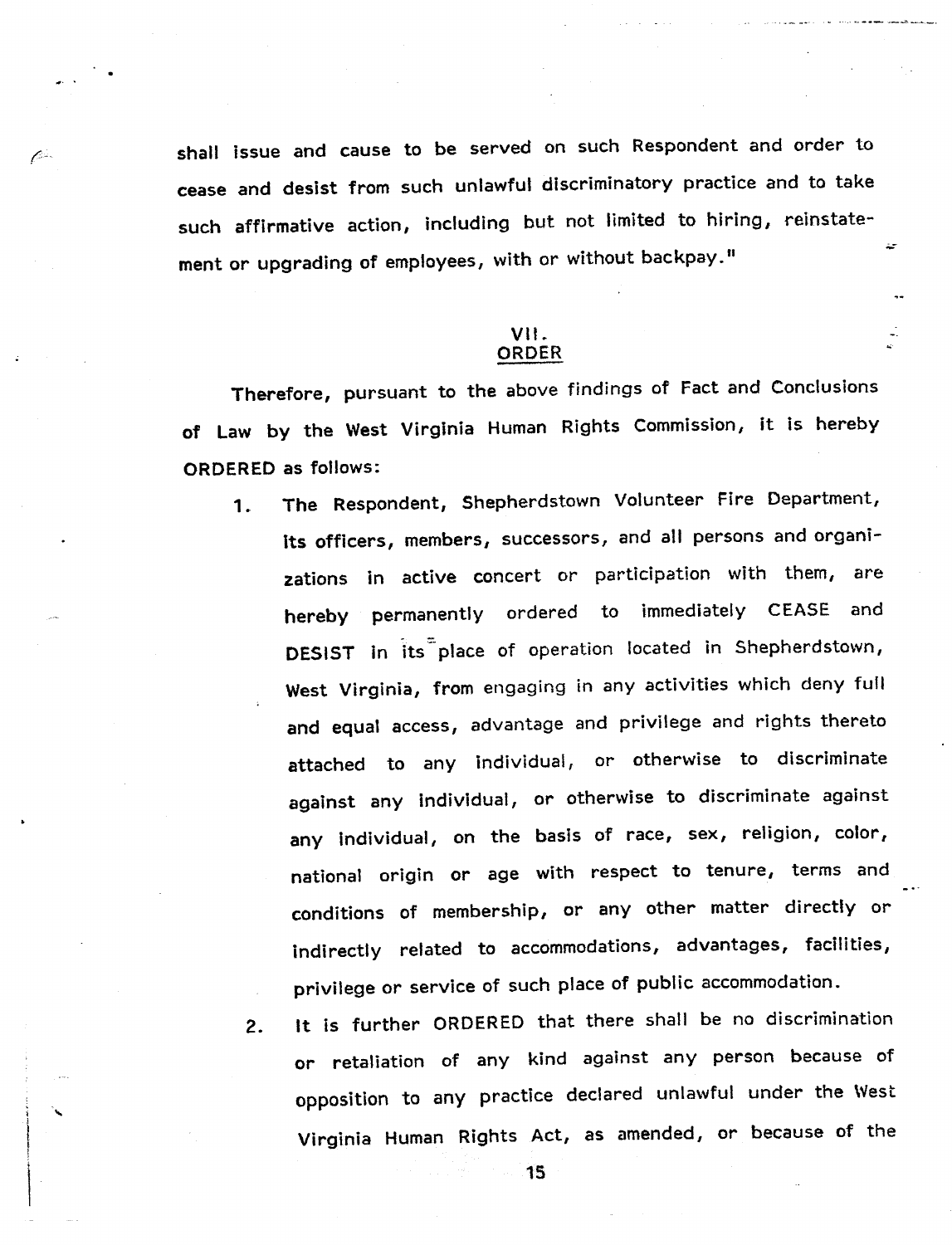filing of a complaint, giving of testimony or assistance, or participation in any investigation proceeding or hearing under the West Virginia Human Rights Act, as amended.

- It is further ORDERED that Respondent will develop and  $\equiv$  $3<sub>1</sub>$ disseminate a clear and direct policy forbidding intimIdation and harassment and providing for disciplinary action against violations.
- It is further ORDERED that the Respondent shall forthwith  $\mathbf{4}$ . adopt and implement the following affirmative action program to eliminate the effects of any discriminatory practices:
	- A. Within thirty (30) days of the effective date of the Order, Respondent shall prepare and distribute a written statement of non-discriminatory policies to all of its present full-time and part-time members and agents. Such statement shall include, but is not necessarily limited to, a specific statement that neither Respondent, nor its members, shall discriminate against any individual with respect to terms, conditions or privileges of membership because of race, color, religion, national origin, ancestry, sex, or age as provided in Chapter 5, Article 11 of the Code of West Virginia, and that no direct or\_.. indirect means such as harassment or reprisal may be utilized to contravene such policy;
	- B. For a period of three (3) years from the effective date of the order, Respondent shall within five days of installing any new member, or within five days of admitting any new member, or upon rejecting any applicant for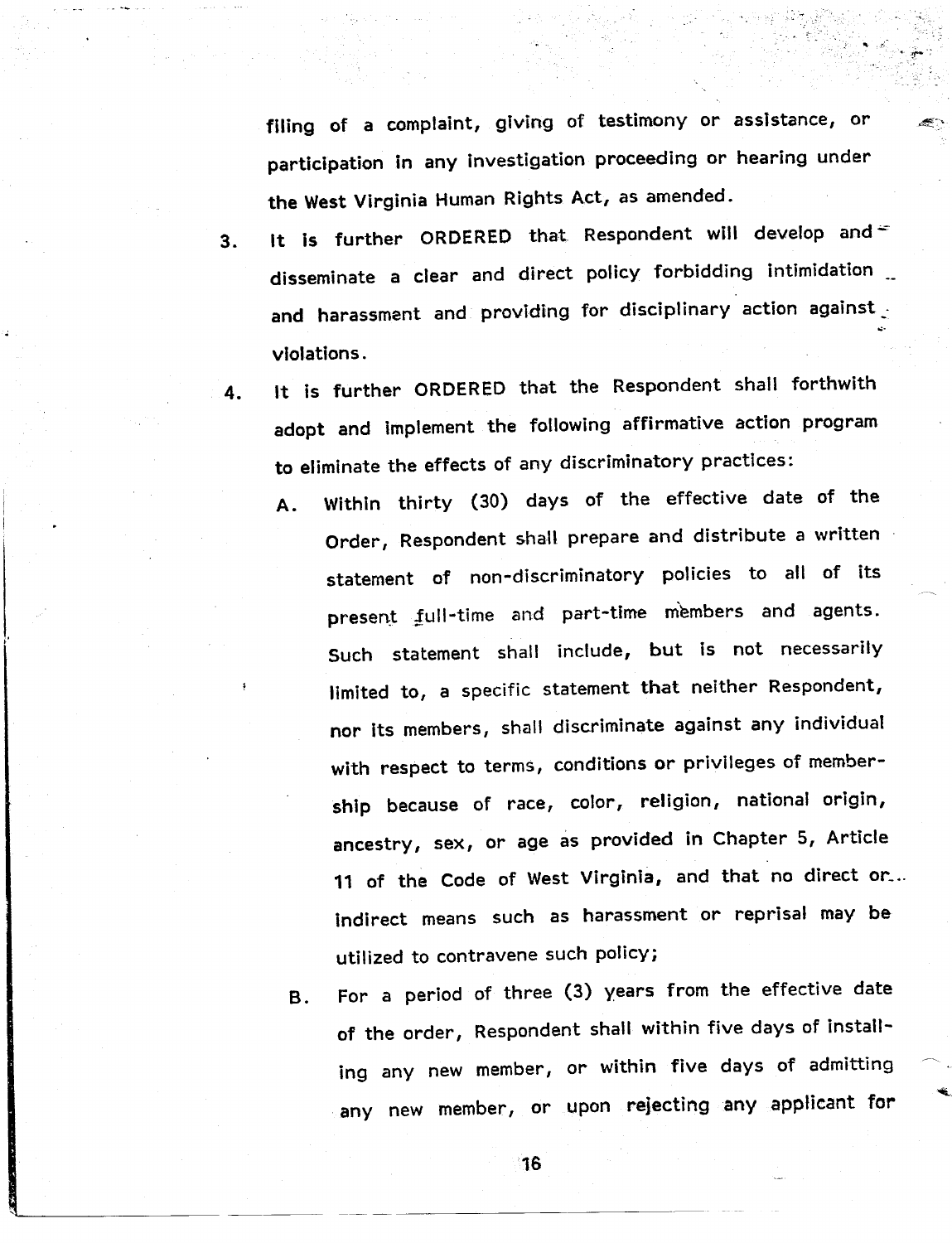membership provide each such member or applicant with a copy of this statement prepared in compliance with paragraph 2(A) above, generally explaining its contents to him or her and directing him or her to read it;

C. Within thirty (30) days of the effective date of the Order, each present full-time or part-time official or supervisory member shall sign a statement indicating that he or she has been advised of the Respondent's nondiscriminatory policies, that he or she has read and is familiar with the statement prepared in compliance with paragraph 2(A) of the Order, and that he or she is aware that any such official or supervisory member who fails or refuses to conform to these policies and practices shall be subject to discipline, including demotion, suspension, or dismissal by the Respondent.

D. The Respondent, pursuant to Chapter 5, Article 11, Section 17, of the Code of West Virginia, shall post and maintain in all its offices or places of business, in a prominent place where it Is clearly visible, the poster of the West Virginia Human Rights Commission advising the public of their rights under the West Virginia Human Rights Act.

5,.' It is further ORDERED that within one hundred and eighty (180) days of the effective date of this ORDER, and thereafter within one hundred and eighty (180)-day intervals for a period of two (2) years, the Mayor, the town Council of Shepherdstown, or other responsible officer or representative of the Respondent shall file with the Commission a sworn 17